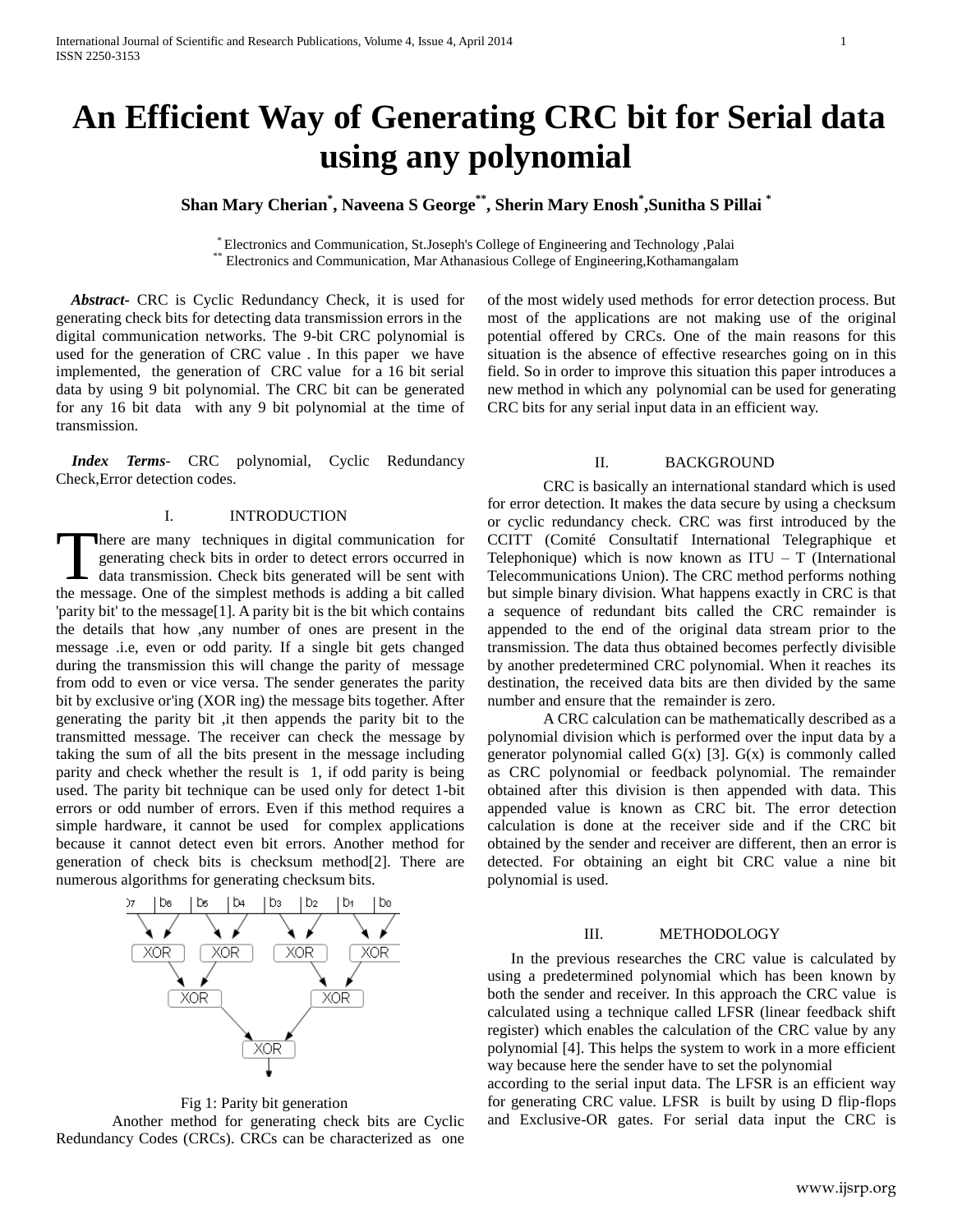International Journal of Scientific and Research Publications, Volume 4, Issue 4, April 2014 2 ISSN 2250-3153

calculated by using the LFSR. The figure 2 given below shows the general representation of LFSR.



Fig 2:Linear Feedback Shift Register.

In this method the input data is inserted serially into the LFSR and after calculating the CRC value the output is obtained in parallel i.e., it is a serial input parallel output device. First the LFSR will represent the polynomial in the form of binary sequence. For this the coefficients of polynomials are considered, it can be either 0 or 1. The system will perform the XOR function on the basis of coefficients of the polynomials. If the coefficient of the polynomial is zero it will get shifted without performing the XOR operation and if the coefficient of the polynomial is one, before getting shifted it will perform the XOR operation with the shift value from the D flip-flop is performed. After inserting the last input bit the value stored in the D flip-flops are taken as the output CRC value. Here we have used the VHDL language for hardware description.

Now we will describe the CRC calculation of 16 bit serial inputs and we need to generate 8 bit CRC for that. For generating 8 bit CRC value a 9 bit polynomial is needed. The figure 3 showing the generation of CRC value using the polynomial 100110001.



Fig 3:LFSR for generation of CRC for the polynomial 100110001

## IV. RESULTS

The CRC value calculation is implemented using VHDL code and simulated using Modelsim SE 6.5 .The figure 4 shows the simulation result of data FFFF and for the polynomial 100110001.



Fig 4: Simulation Result for data FFFF and polynomial



100110001.

The figure 5 shows the simulation result of data FFFF and for the polynomial 111010101.

Fig 5:Simulation Result for data FFFF and polynomial 111010101